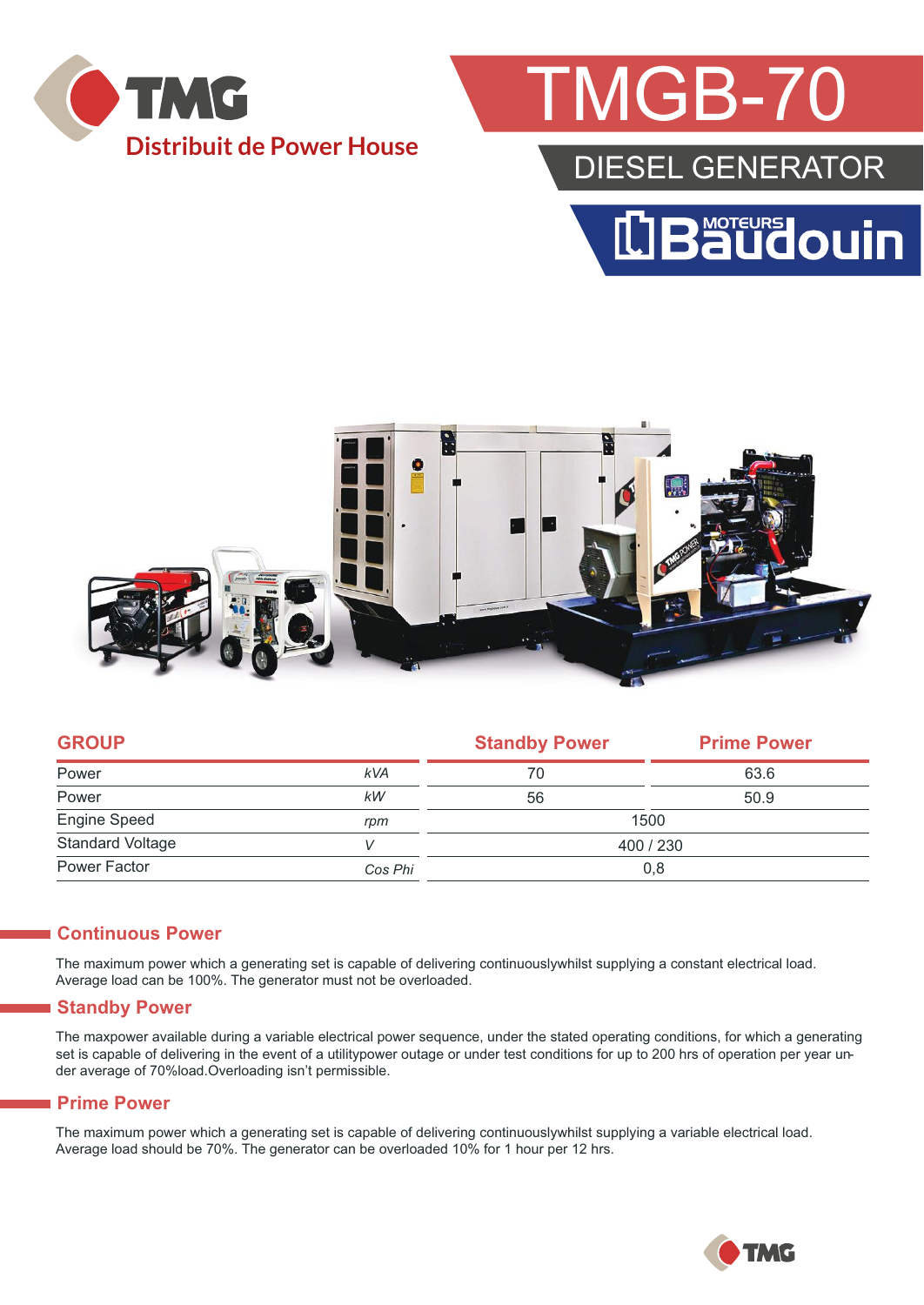

# TMGB-70

#### **Engine Properties**

| <b>Brand</b>                      |       | <b>BAUDOUIN</b>      |  |  |
|-----------------------------------|-------|----------------------|--|--|
| <b>Model</b>                      |       | 4M11G70/5            |  |  |
| <b>Standby</b>                    | kW    | 66                   |  |  |
| <b>Prime</b>                      | kW    | 60                   |  |  |
| <b>Cylinder Displacement</b>      | It.   | 4.5                  |  |  |
| <b>Number of Cylinders / Type</b> |       | 4 / In line          |  |  |
| <b>Bore x Stroke</b>              | mmxmm | 105x130              |  |  |
| <b>Compression Ratio</b>          |       | 18:1                 |  |  |
| <b>Governor Type</b>              |       | Electronic           |  |  |
| <b>Idle Speed</b>                 | rpm   | 1500                 |  |  |
| <b>Aspiration</b>                 |       | Turbocharged         |  |  |
| <b>Injection Type</b>             |       | Direct Injection     |  |  |
| <b>Cooling System</b>             |       | <b>Liquid Cooled</b> |  |  |
| <b>Fuel Consumption%100</b>       | lt/h  | 14.6                 |  |  |
| <b>Fuel Consumption%75</b>        | lt/h  | 11                   |  |  |
| <b>Fuel Consumption%50</b>        | It/h  | 7.8                  |  |  |
| <b>Oil Capacity</b>               | It.   | 13                   |  |  |
| <b>Cooling Liquid Capacity</b>    | It.   | 17                   |  |  |
| <b>Voltage</b>                    | V     | 12                   |  |  |
| <b>Battery Capacity</b>           | Α     | 72                   |  |  |

#### **Alternator Properties**

| <b>Output Voltage</b>               | V    | 230/400     |  |  |
|-------------------------------------|------|-------------|--|--|
| <b>Frequency</b>                    | НZ   | 50          |  |  |
| <b>Automatic Voltage Regulation</b> | ±%   | 0.5         |  |  |
| <b>Phase</b>                        |      | 3           |  |  |
| Pole                                |      | 4           |  |  |
| Overload                            |      | 1 Hour %110 |  |  |
| <b>Voltage Regulation</b>           |      | ±%1         |  |  |
| <b>Power Factor</b>                 | Cosq | 0,8         |  |  |
| <b>Warning System</b>               |      | Self Alert  |  |  |
| <b>AVR Model</b>                    |      | SX460       |  |  |
| <b>Total Harmonic Losing</b>        |      | ≤%3         |  |  |
| <b>Connecting Type</b>              |      | Star        |  |  |
| <b>Protection Class</b>             |      | IP 23       |  |  |
| <b>Isolation Class</b>              |      | н           |  |  |

#### **Diemensions**





| L x W x H                 | mm  | 2650x950x1660 | L x W x H                 | mm  | 2350x950xTBA |
|---------------------------|-----|---------------|---------------------------|-----|--------------|
| Weight                    | Кq  | ⊤вд           | Weight                    | ΚG  | TBA          |
| <b>Fuel Tank Capacity</b> | It. | 160           | <b>Fuel Tank Capacity</b> | It. | 160          |

#### **Standard Specification**

Some standard equipments that TMG POWER provides with generator sets;

- 50°C cooland radiator
- Flexible fuelpipes and oil drain valve
- Engine jacket heater
- 4 pole synchronous type self-excited brushless alternator
- Battery and wires
- Entegrated fuel tank
- User and maintenance manual
- Oil and antifreeze
- Datakom D-300 controller
- Battery charger
- Electrical circuit diagram